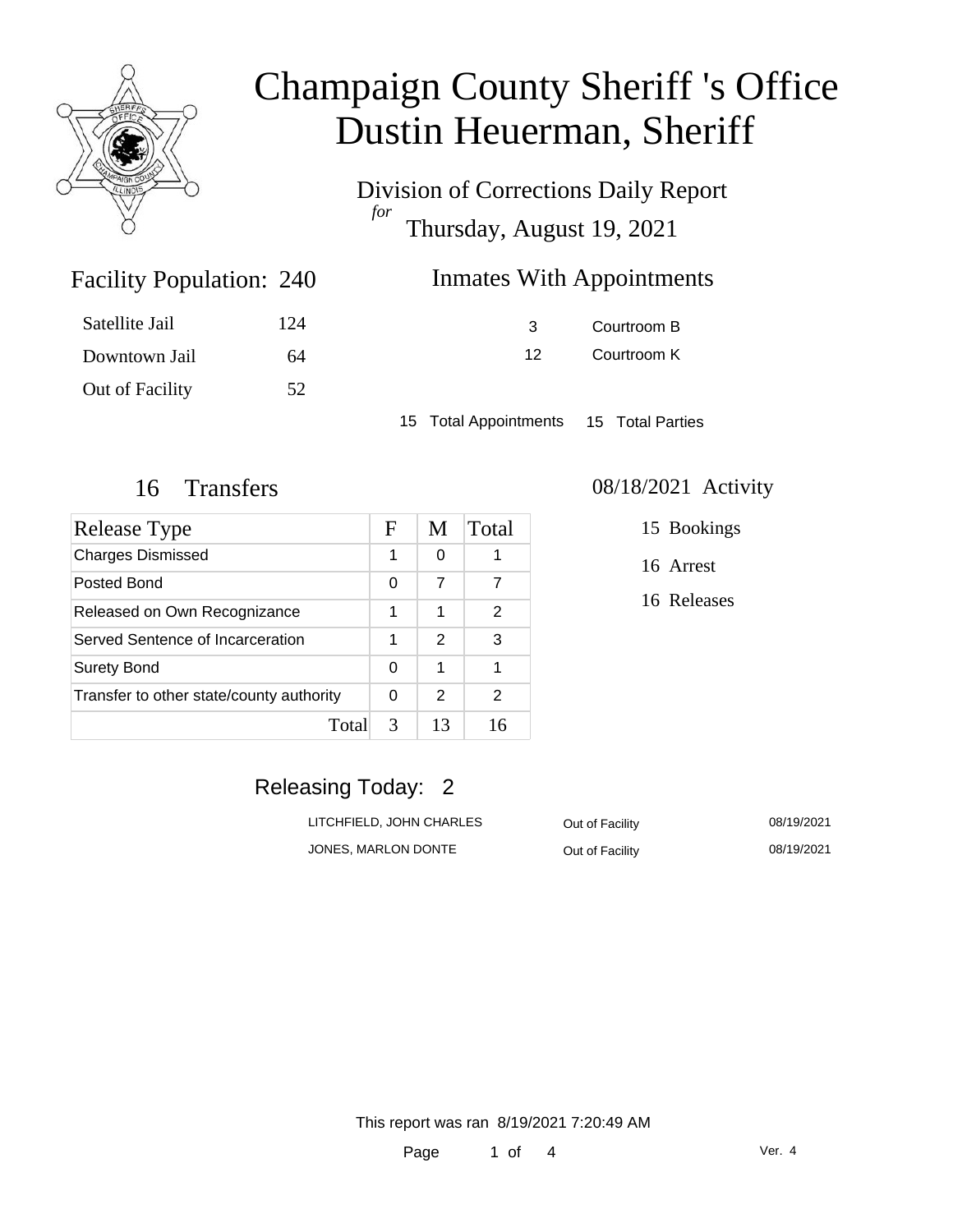

Division of Corrections Daily Report *for* Thursday, August 19, 2021

### Custody Status Count

- Electronic Home Dentention 20
	- Felony Arraignment 13
		- Felony Other 3
	- Felony Pre-Sentence 6
		- Felony Pre-Trial 146
	- Felony Sentenced CCSO 10
	- Felony Sentenced IDOC 18
		- Hold Other<sub>2</sub>
	- Misdemeanor Arraignment 1
		- Misdemeanor Pre-Trial 2
- Misdemeanor Sentenced CCSO 1
	- Petition to Revoke 4
	- Remanded to DHS 13
		- Traffic Pre-Trial 1
			- Total 240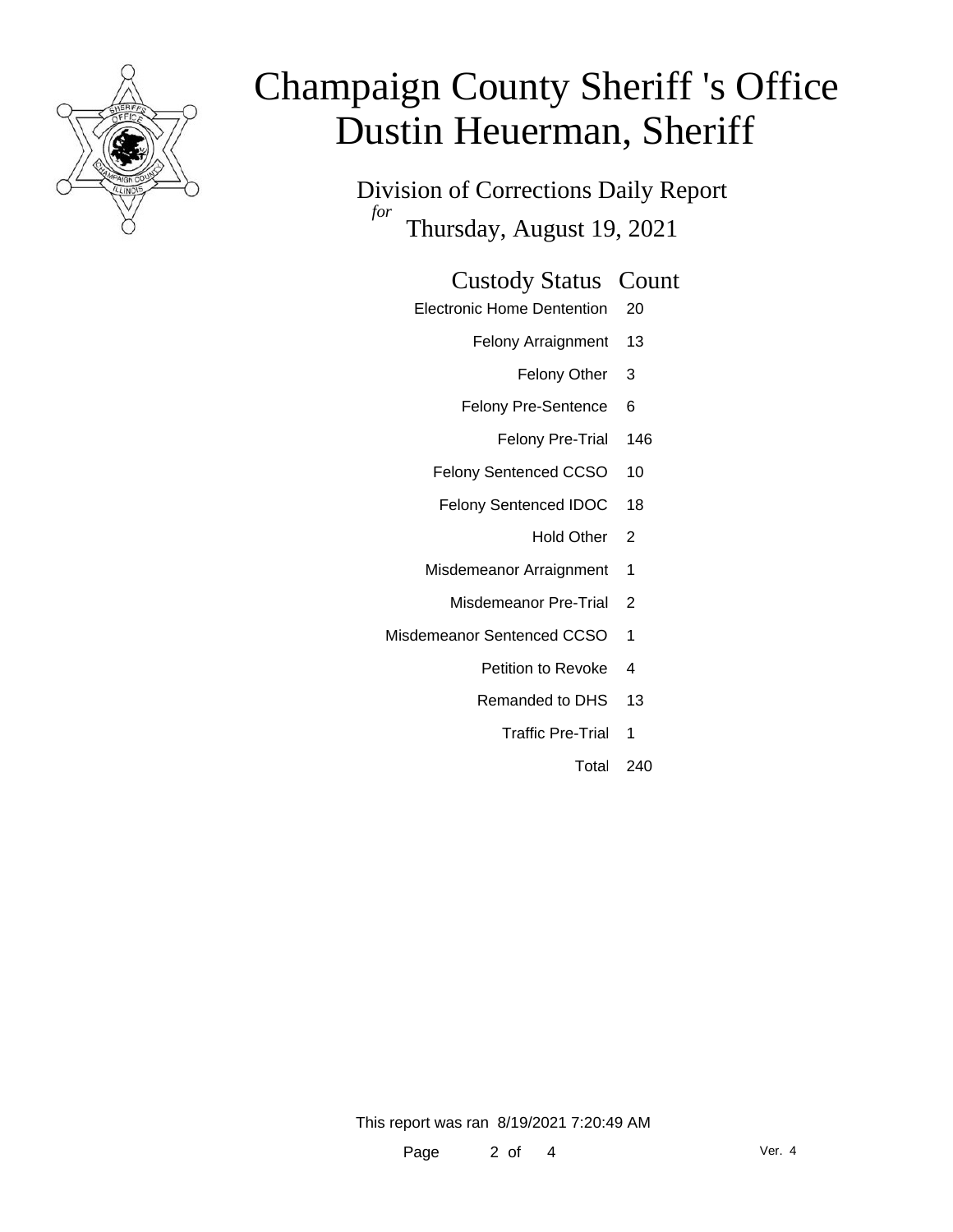

Division of Corrections Daily Report *for* Thursday, August 19, 2021

### Inmates With Appointments

| Jailing Party Name                                 | Location    | Number of Records / Node |
|----------------------------------------------------|-------------|--------------------------|
| <b>BROWN, CORRION DEVONTAE</b>                     | Courtroom K | 1 / Satellite Jail       |
| <b>BROWN, MARKEL RIKKI</b>                         | Courtroom K | 1 / Satellite Jail       |
| <b>BROWN, ROCKEITH JAVONTE</b>                     | Courtroom K | 1 / Satellite Jail       |
| <b>BUNCH, JERMAINE CORTEZ</b>                      | Courtroom K | 1 / Satellite Jail       |
| FREEMAN, ANGEL JANILA KAY                          | Courtroom K | 1 / Satellite Jail       |
| HEISLER, JOSHUA JOHN                               | Courtroom K | 1 / Satellite Jail       |
| LENOIR, JOHN CHRISTOPHER                           | Courtroom B | 1 / Downtown Jail        |
| LOGAN, NORMAN DWIGHT, Third                        | Courtroom K | 1 / Satellite Jail       |
| LUTTRELL, BRANDON EUGENE                           | Courtroom K | 1 / Satellite Jail       |
| MILLIKEN-ENSIGN, STEPHANIE LYNN                    | Courtroom K | 1 / Satellite Jail       |
| NORMAN, SHANNON LAMOND                             | Courtroom B | 1 / Satellite Jail       |
| PHILLIS, AARON MONTRELL                            | Courtroom B | 1 / Downtown Jail        |
| PRUITT, CHRISTOPHER EUGENE                         | Courtroom K | 1 / Satellite Jail       |
| SANDERS, MARKELL LAMAR                             | Courtroom K | 1 / Satellite Jail       |
| <b>WASHINGTON, DANTAEVIOUS</b><br><b>D'ANTHONY</b> | Courtroom K | 1 / Satellite Jail       |

### **Transfers**

| ARTIS, CLINTON CARR                 | <b>Surety Bond</b>                                      | Satellite Jail  |
|-------------------------------------|---------------------------------------------------------|-----------------|
| BALTAZAR-SEBASTIAN, VICENTE<br>JUAN | Posted Bond                                             | Satellite Jail  |
| <b>BERRY, MICHAEL</b>               | Posted Bond                                             | Satellite Jail  |
| <b>BOBBITT, ASHLEY NICOLE</b>       | Released on Own Recognizance                            | Satellite Jail  |
| <b>BRENNER, JOSEPH LAVALLE</b>      | Served Sentence of Incarceration                        | Out of Facility |
| CLARK, AUSTIN MICHAEL               | Posted Bond                                             | Satellite Jail  |
| <b>FISCUS, ROBERT LOWELL</b>        | Transfer to other state/county authority Satellite Jail |                 |
| JORDAN, JACOB TUCK                  | Served Sentence of Incarceration                        | Out of Facility |
|                                     |                                                         |                 |